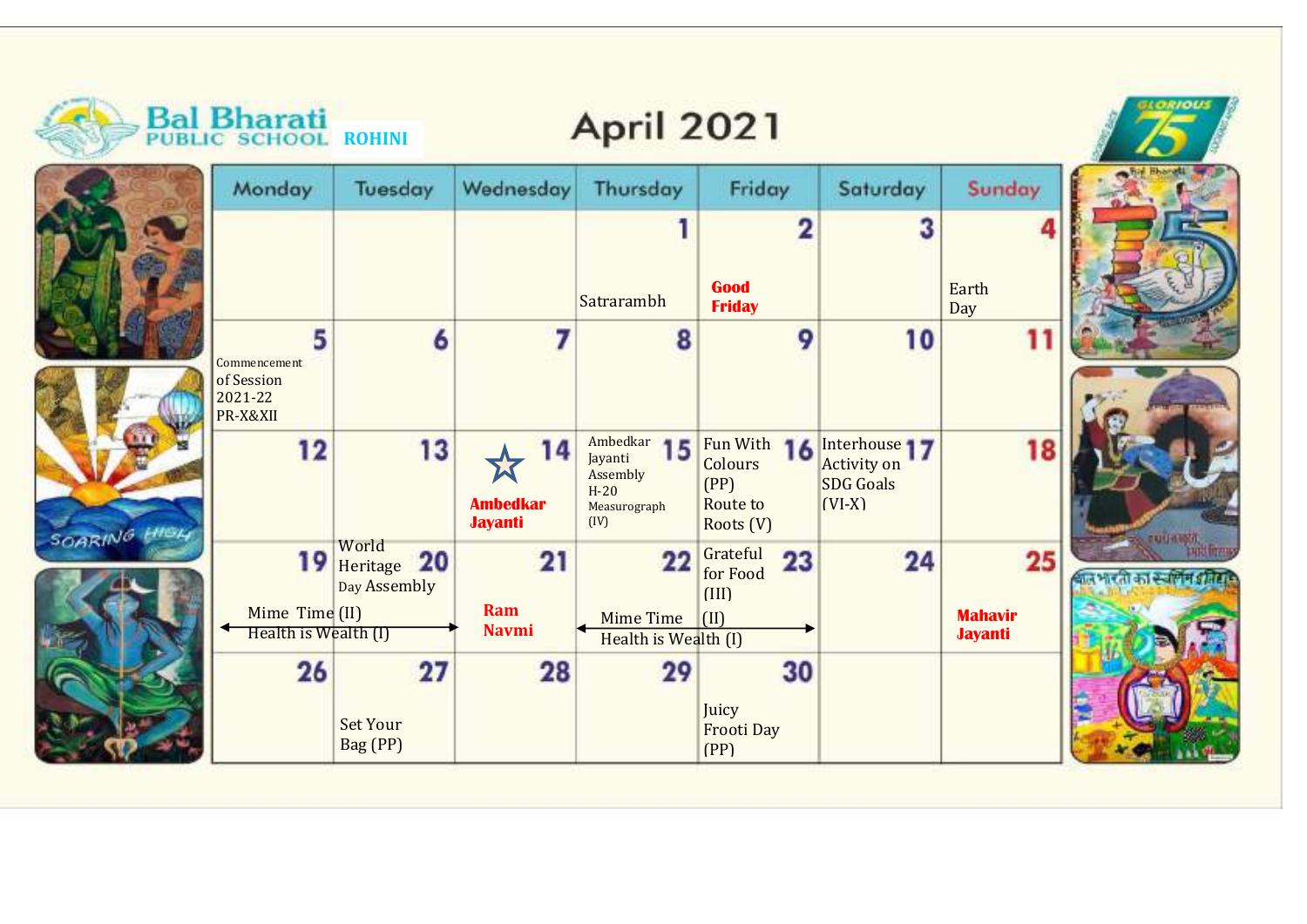

## **May 2021**





| Monday | Tuesday                                                                                            | Wednesday                                                        | Thursday                                                                                          | Friday                                 | Saturday                                       | Sunday |  |
|--------|----------------------------------------------------------------------------------------------------|------------------------------------------------------------------|---------------------------------------------------------------------------------------------------|----------------------------------------|------------------------------------------------|--------|--|
| 31     |                                                                                                    |                                                                  |                                                                                                   |                                        | <b>Online PTM</b><br>I-V, VI-X, XII            |        |  |
| 3      | 4                                                                                                  | Sunshine 5<br><b>Knack-PS</b><br><b>Speak</b><br><b>Smart-PP</b> | $\ddot{\phantom{0}}$<br><b>Online</b><br><b>Basketball</b><br><b>Dribbling</b><br>$(VI-VIII B/G)$ | <b>Mothers</b><br>Day-<br><b>PS-PP</b> | 8                                              | ç      |  |
| 10     | <b>Count The</b><br><b>Fruits-PS</b><br><b>International</b><br><b>Yoga Day</b><br><b>Assembly</b> | 12<br><b>Treasure</b><br><b>Hunt Race-</b><br><b>PP</b>          | 13                                                                                                | 14<br><b>Id-Ul Fitr</b>                | 15<br><b>Intra Class</b><br>(AIL)<br>VI-X, XII | 16     |  |
| 17     | Summer <sub>8</sub><br><b>Break</b><br>commences<br><b>Pre Prmary</b><br>to V                      | 19                                                               | 20                                                                                                | 21                                     | 22                                             | 23     |  |
|        | $24$ Summer $25$<br><b>Break</b><br>commences<br><b>VI onwards</b>                                 | Budh 26<br><b>Purnima</b>                                        | 27                                                                                                | 28                                     | 29                                             | 30     |  |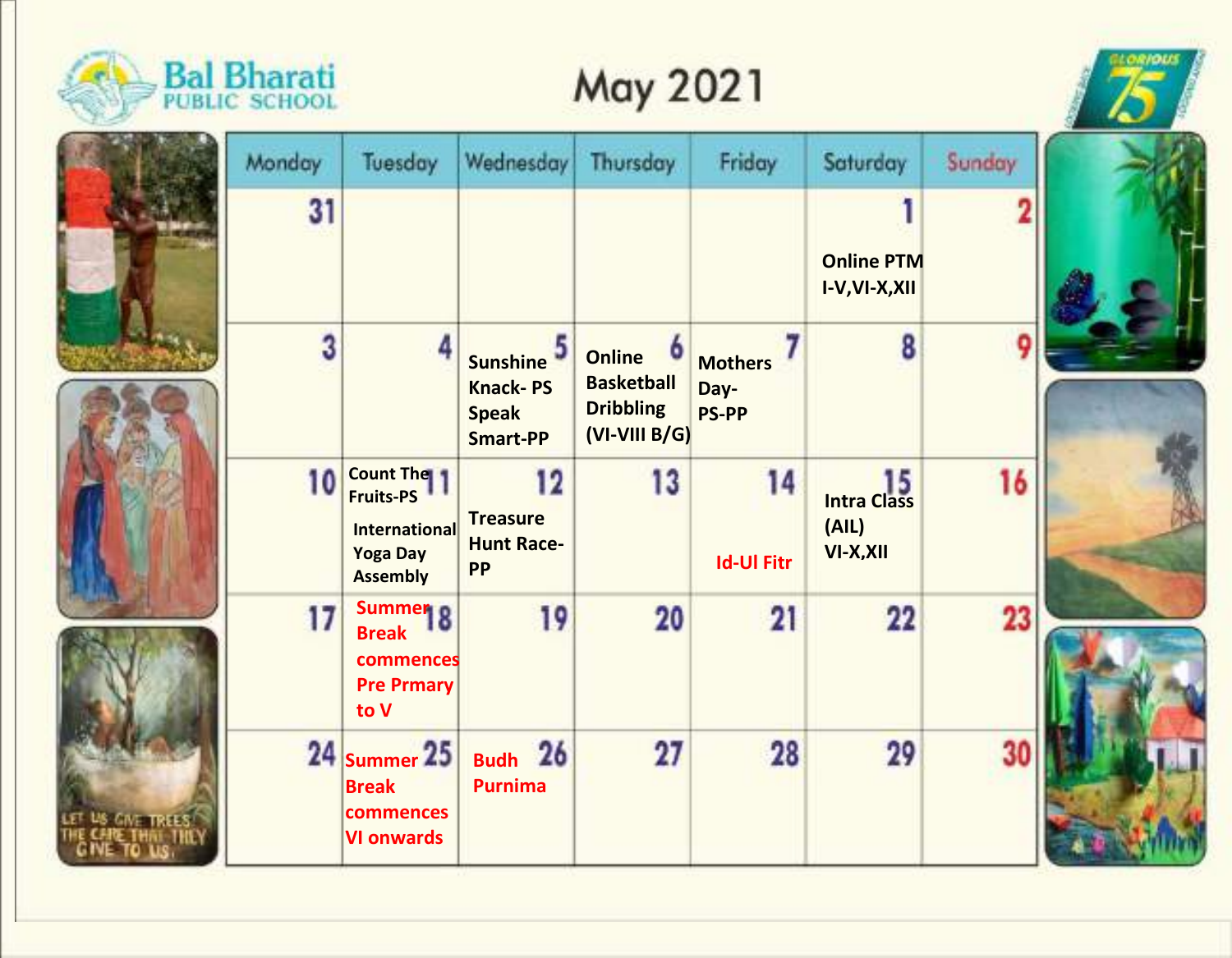

## June 2021

| Monday                                                                       |                                           | Tuesday Mednesda Thursday                        |                              | Friday                        | Saturday                             | Sunday |  |
|------------------------------------------------------------------------------|-------------------------------------------|--------------------------------------------------|------------------------------|-------------------------------|--------------------------------------|--------|--|
|                                                                              |                                           | $\overline{2}$                                   | 3                            | $\overline{4}$                | 5<br>Online PTM<br>Class XII         | 6      |  |
|                                                                              | 8                                         | SUMMER BREAK<br>9                                | 10                           | 11                            | 12                                   | 13     |  |
|                                                                              |                                           | <b>Bridge Classes</b>                            |                              |                               |                                      |        |  |
|                                                                              |                                           |                                                  | $class \times I$             |                               |                                      |        |  |
|                                                                              | <b>SUMMER BREAK</b>                       |                                                  |                              |                               |                                      |        |  |
| 14                                                                           | 15                                        | 16                                               | 17                           | 18<br>Father's Day Online PTM | 19<br>Class I-V, &                   | 20     |  |
|                                                                              |                                           | YOGA DAY CELEBRATIONS                            |                              |                               | IX-X                                 |        |  |
| 21                                                                           | 22<br>Online <sup>-</sup>                 | 23                                               | 24                           | 25                            | 26                                   | 27     |  |
| International<br>Yoga Day                                                    | Basketball<br><b>Dribbling</b><br>VI-VIII |                                                  | Colour<br>Mania<br><b>PS</b> | Speak<br>Smart<br><b>PP</b>   | <b>Online PTM</b><br><b>Class VI</b> |        |  |
| Eat<br>$\frac{1}{28}$<br>vegetable<br>Day<br><b>Get Set</b><br>Go Race<br>PP | 29                                        | 30<br>Fun<br>with<br>Fruits<br>Race<br><b>PS</b> |                              |                               |                                      |        |  |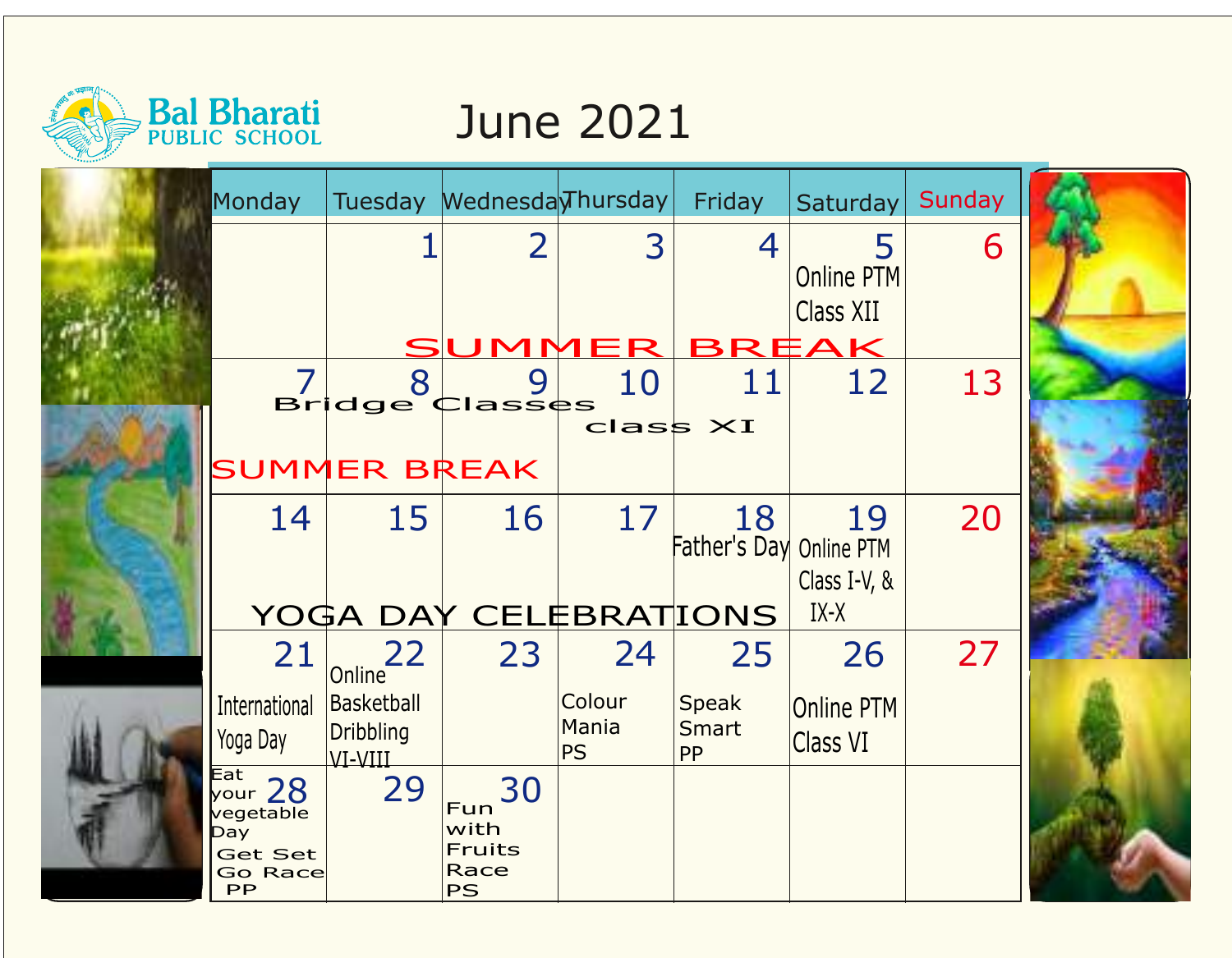

71 CO TT

## **PRE PRIMARY & PRIMARY DEPARTMENT**







| Monday                |    | Tuesday                                                        | Wednesday                                | Thursday                             | Friday                            | Saturday | Sunday |  |
|-----------------------|----|----------------------------------------------------------------|------------------------------------------|--------------------------------------|-----------------------------------|----------|--------|--|
|                       |    |                                                                |                                          |                                      | 2                                 | 3        |        |  |
|                       |    | <b>Fitness</b><br>Race -PS                                     | <b>Cleanliness</b><br><b>Race-PP</b>     | 8                                    | 9                                 | 10       | 11     |  |
|                       |    | Oral<br>$III-V$                                                | <b>Assessment</b><br>$(5^{th} - 9^{th})$ |                                      |                                   |          |        |  |
| Weave 12<br>and Voice | 13 | 14                                                             | 15                                       | Fantacy 16<br>and<br>Reality - I     | 17<br><b>Online</b><br><b>PTM</b> | 18       |        |  |
| $III-V$               |    | Let's<br><b>PS-PP</b>                                          | <b>Achieve</b>                           | <b>SDGs</b><br>$(12^{TH} - 16^{TH})$ |                                   | $I - V$  |        |  |
|                       | 19 | 20                                                             |                                          | 22                                   | 23                                | 24       | 25     |  |
|                       | 26 | 27                                                             | 28                                       | 29                                   | 30                                | 31       |        |  |
|                       |    | Let's Talk about Me -PS (27 <sup>th</sup> - 29 <sup>th</sup> ) |                                          |                                      |                                   |          |        |  |
|                       |    |                                                                |                                          | Hasya Kavita - PP(28th-30th)         |                                   |          |        |  |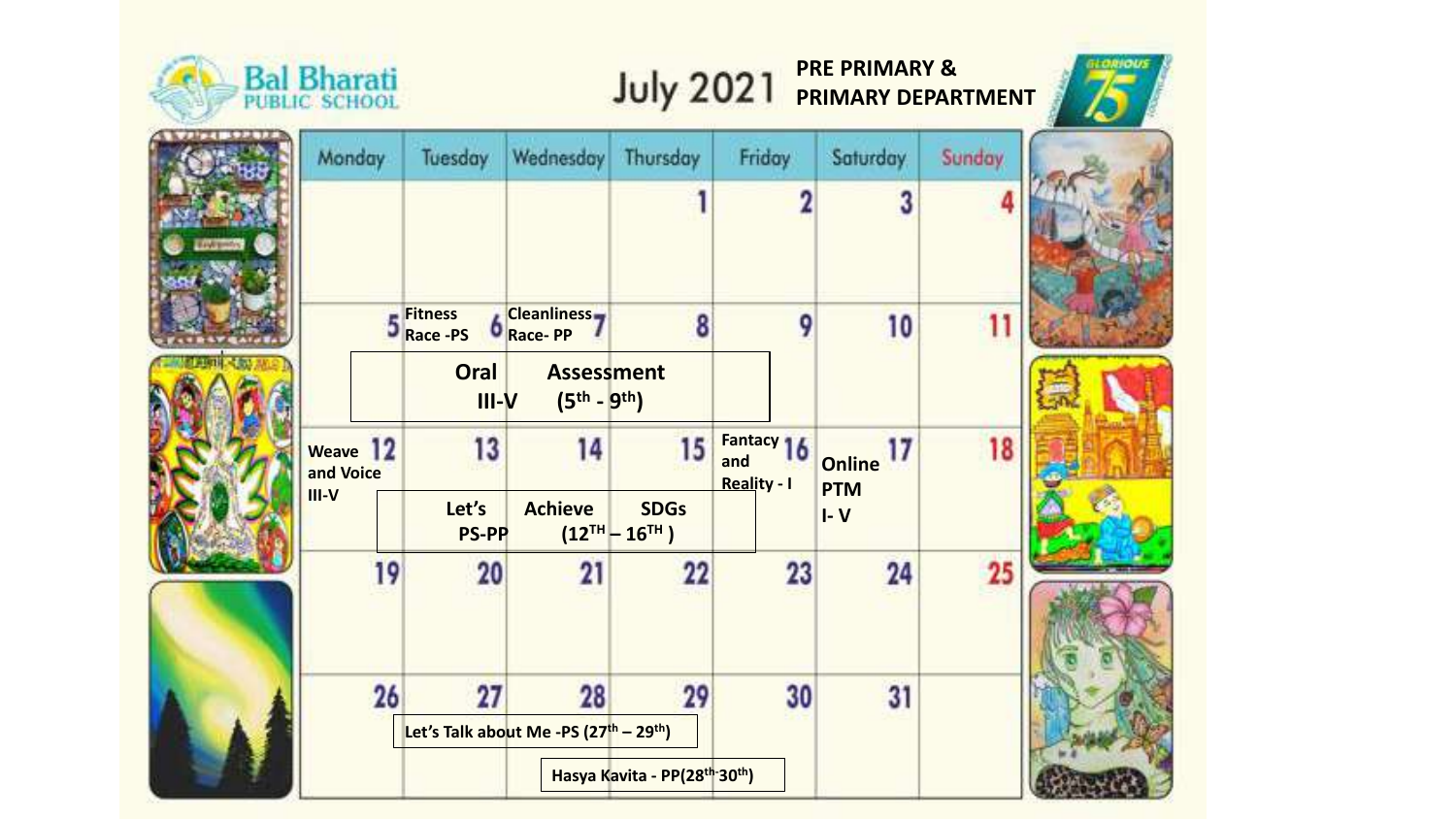



**MIDDLE , SECONDARY & July 2021 SENIOR SECONDARY**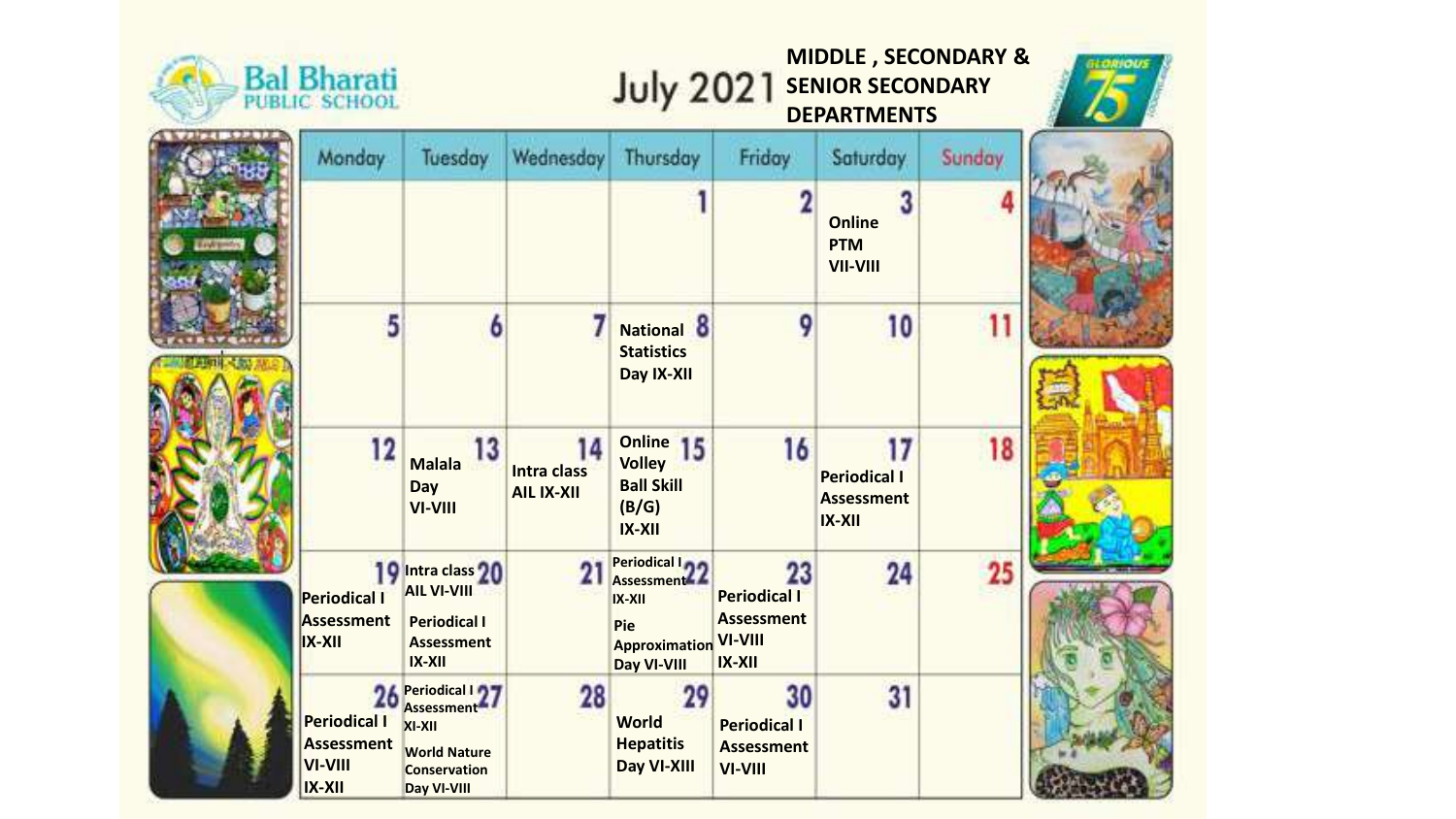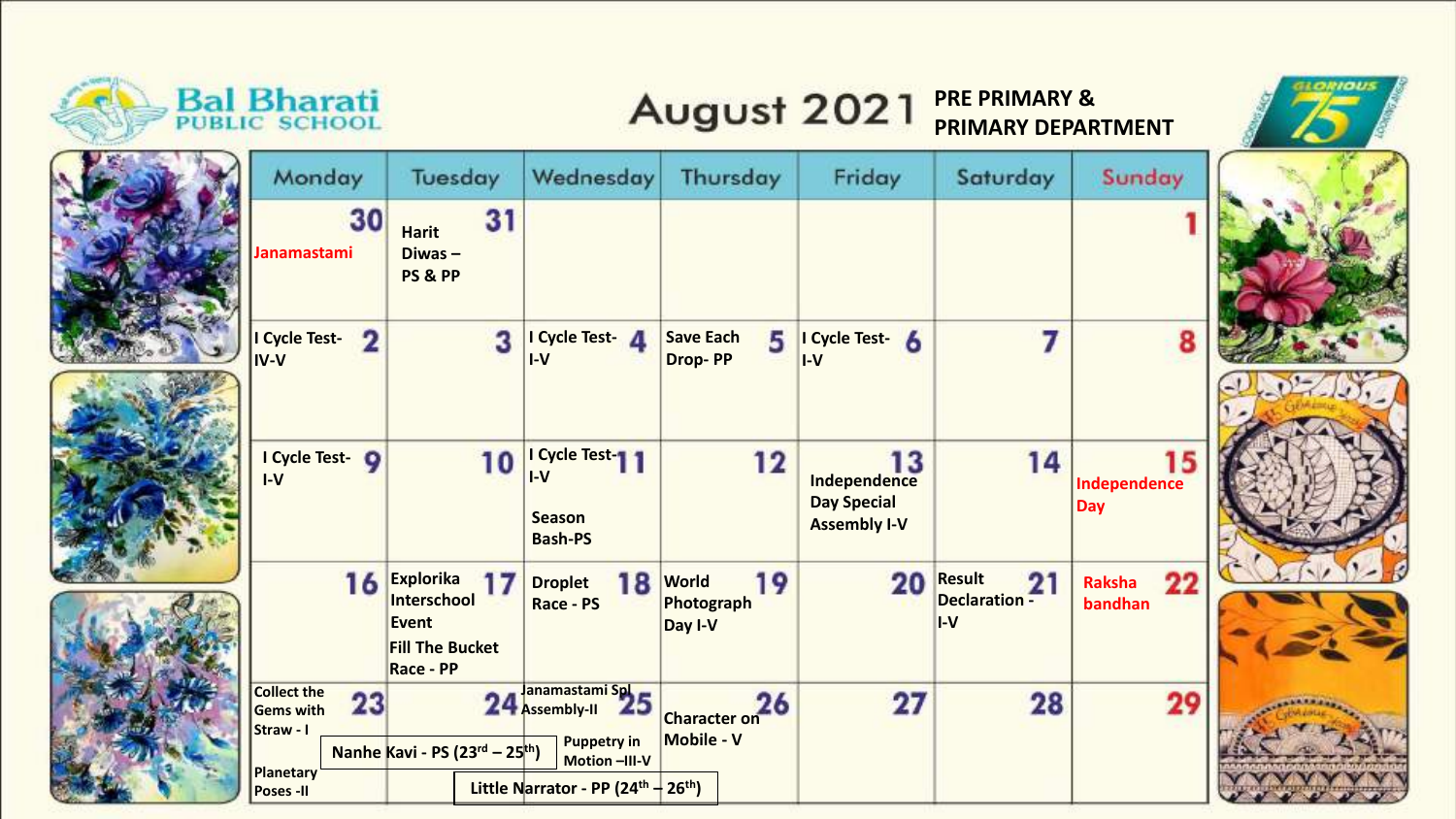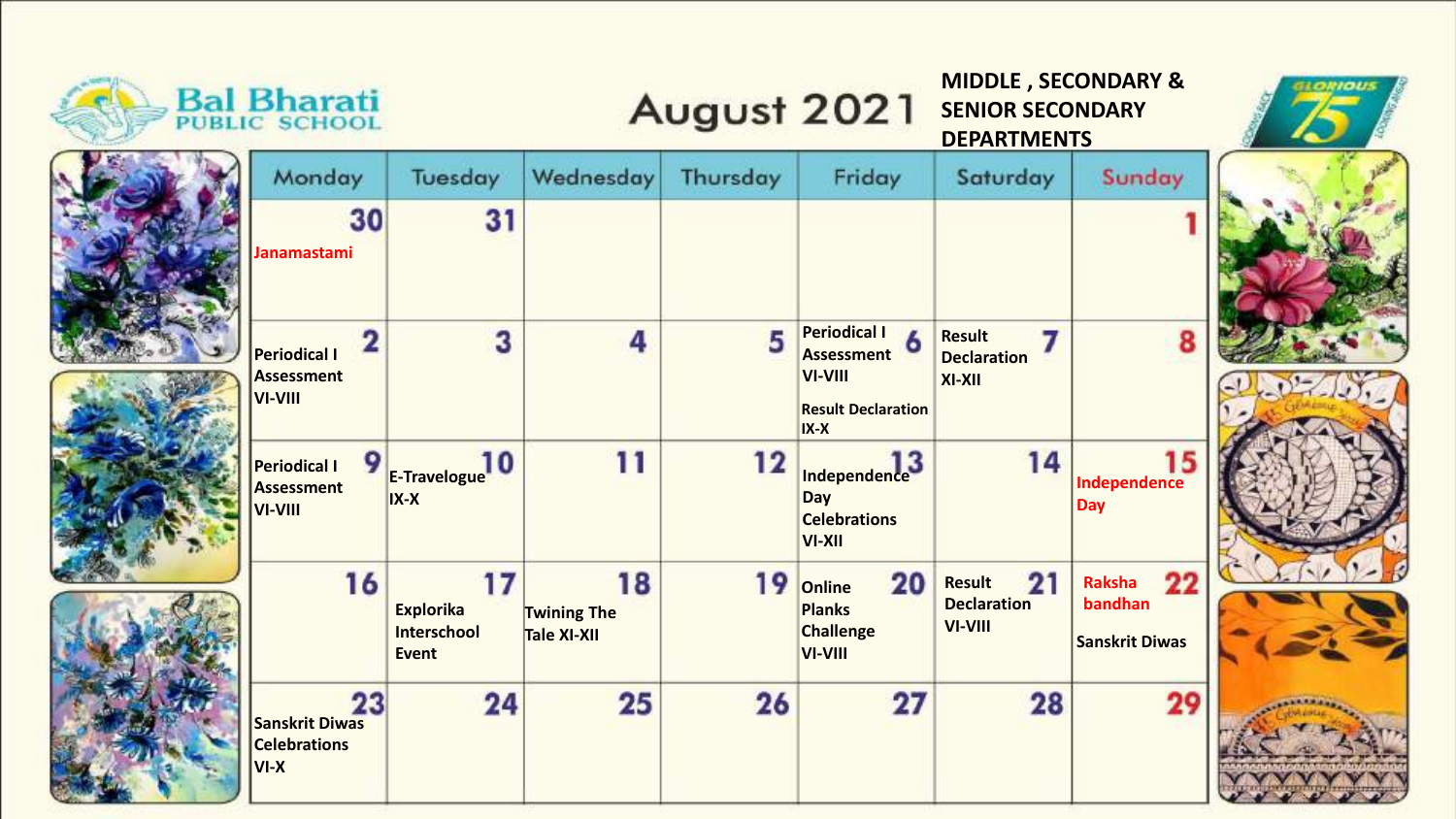

## **PRE PRIMARY & PRIMARY DEPARTMENT**





| Monday | Tuesday                                                                       | Wednesday                                                         | Thursday                                 | Friday                                                                                     | Saturday | Sunday |  |
|--------|-------------------------------------------------------------------------------|-------------------------------------------------------------------|------------------------------------------|--------------------------------------------------------------------------------------------|----------|--------|--|
|        |                                                                               |                                                                   |                                          | <b>Book Mark</b><br>3<br><b>Making II</b><br><b>Teachers' Day Spl</b><br><b>Assembly V</b> | 4        |        |  |
| 6      | Animal Race<br><b>PP</b>                                                      | <b>Bunny Race PS R</b><br>International<br><b>Literacy Day IV</b> | 9                                        | 10                                                                                         | 11       | 12     |  |
|        | <b>Tell</b><br>$\boldsymbol{A}$                                               | <b>Tale</b>                                                       | III                                      |                                                                                            |          |        |  |
| 13     | <b>Hindi Diwas Spi</b><br><b>Assembly III</b><br>Choupiyan<br><b>Gayan IV</b> | 15                                                                | Ozone Day 16<br><b>Spl Assembly</b><br>Ш | All About 17<br>Gandhi II-III                                                              | 18       | 19     |  |
|        | <b>National Science</b>                                                       | Week PS & PP                                                      |                                          |                                                                                            |          |        |  |
| 20     | 21<br>Rhyming                                                                 | 22<br><b>Idols PS</b>                                             | 23                                       | Virtual Trip 24<br>$I-V$                                                                   | 25       | 26     |  |
|        |                                                                               | <b>Little</b>                                                     | <b>Narrator (English)</b>                | <b>PP</b>                                                                                  |          |        |  |
| 27     | <b>Fitness</b><br><b>Challenge V</b>                                          | 28 Gandhi<br>29<br>Jayanti Spl<br><b>Assembly I</b>               | 30                                       |                                                                                            |          |        |  |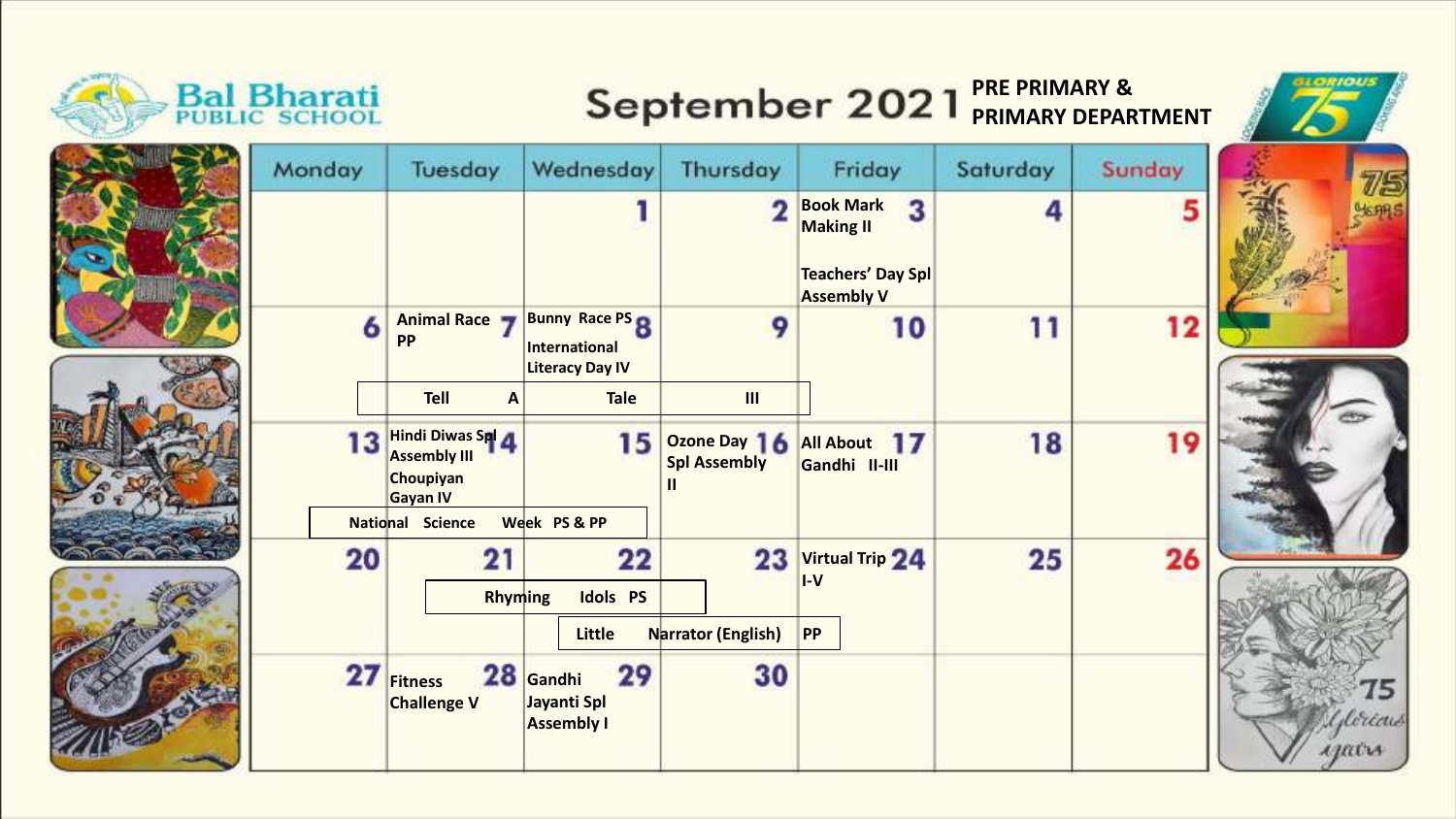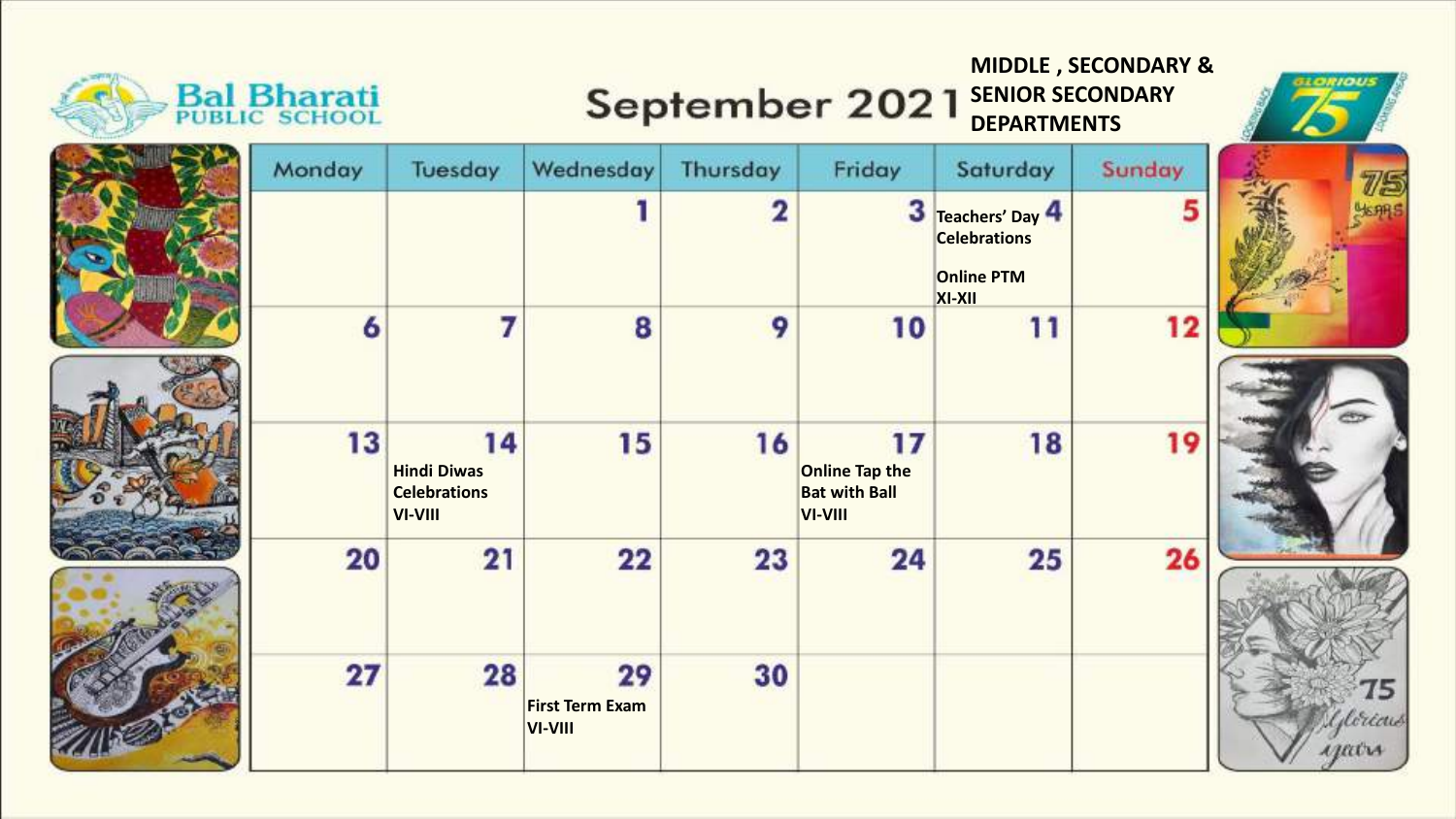